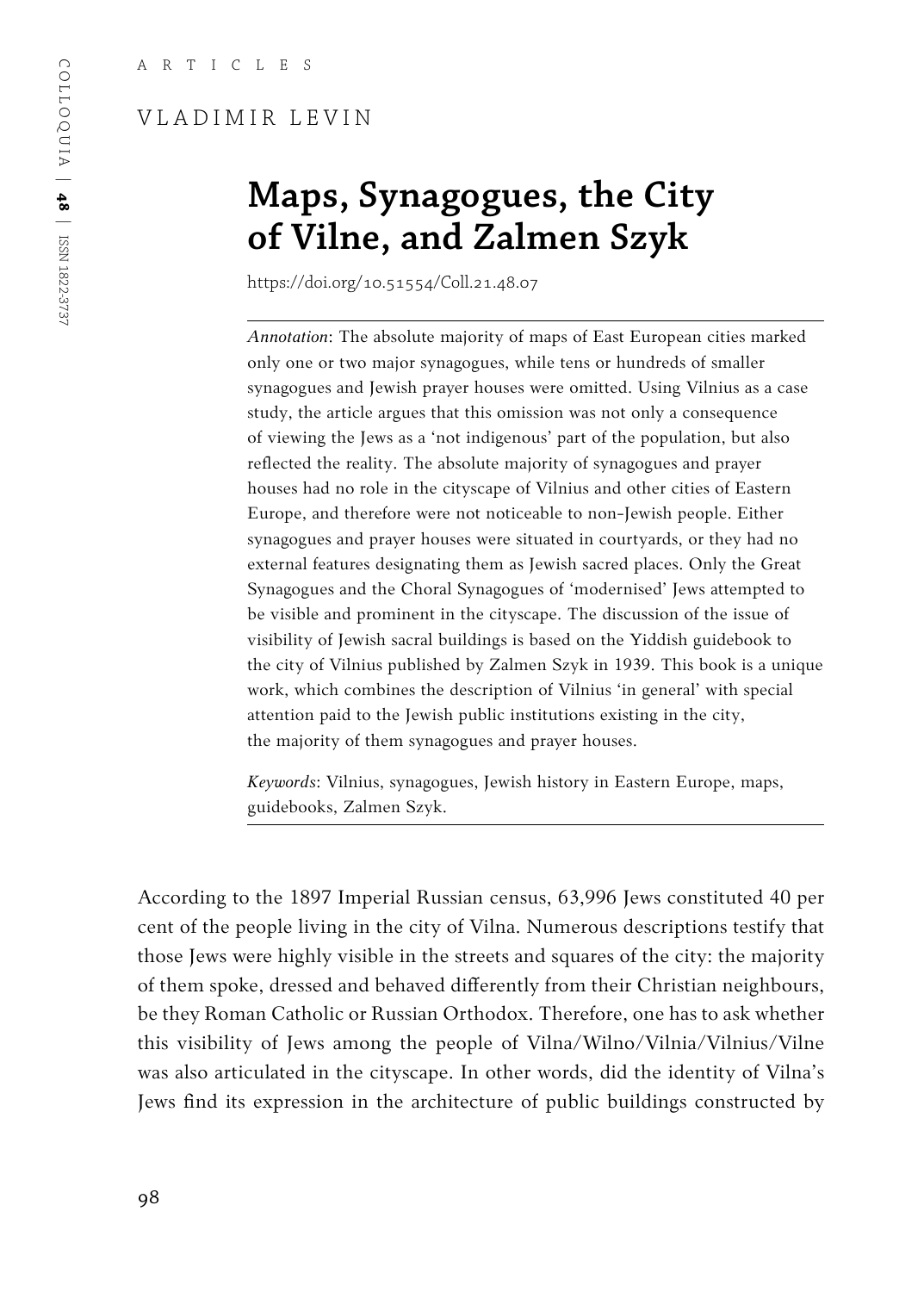the Jews and serving their needs? Were those buildings prominent enough to be noticed by the non-Jews?

Until the early 20th century, Jews possessed only one type of public building, synagogues and prayer houses. According to the Vilne custom, only the Great City Synagogue and several others were called 'synagogues', while smaller houses of prayer were dubbed *kloyzn*. In the first half of the 20th century, there were more than a hundred synagogues and kloyzn in Vilne: some were situated in separate buildings or wings of larger buildings, while others occupied apartments in houses, especially in the old Jewish quarter. $<sup>1</sup>$ </sup>

# **Jewish houses of prayer on East European city maps**

Maps of Vilna/Wilno/Vilnius published in the late 19th and the first half of the 20th century would be of no help in locating the hundred or so synagogues and kloyzn.2 Some maps showed no synagogues at all, while others marked only the Great City Synagogue and/or the Choral Toharat Ha-Kodesh Synagogue, constructed in 1902. Other Jewish objects usually marked on the maps were the Jewish hospital on the present Ligoninės Street, and two Jewish cemeteries. In striking contrast to the marking of all Catholic and Orthodox churches and even free-standing chapels, the maps showed only one or two Jewish religious buildings, along with marking the mosque and the Karaite Kenessa. Thus, the maps represented 63,996 Jews (according to religion) in the same manner as 853 Muslims and several dozen Karaites.<sup>3</sup> In other words, they treated the Jews as an insignificant and exotic minority, similar to Muslims and Karaites.

This approach by cartographers in the second half of the 19th and the first half of the 20th century, marking only one or two synagogues among tens or

<sup>1</sup> On synagogues in Vilne, see Vladimir Levin, 'Synagogues, Batei Midrash and Kloyzn in Vilnius', in: *Synagogues in Lithuania. A Catalogue*, ed. Aliza Cohen-Mushlin, Sergey Kravtsov, Vladimir Levin, Giedrė Mickūnaitė, Jurgita Šiaučiūnaitė-Verbickienė, Vol. 2, Vilnius: Vilnius Academy of Arts Press, 2012, p. 281–351.

<sup>2</sup> A useful selection of maps can be found on the website 'O Vil'niuse', http://vilnius.penki. lt/map.html [Last accessed 12 April 2020].

<sup>3</sup> N.А. Troinitskii, ed., *Pervaia vseobshchaia perepis'naseleniia Rossiiskoi imperii 1897 goda: Vilenskaia guberniia*, St Petersburg: Tsentral'nyi Statisticheskii komitet MVD, 1904, p. 3.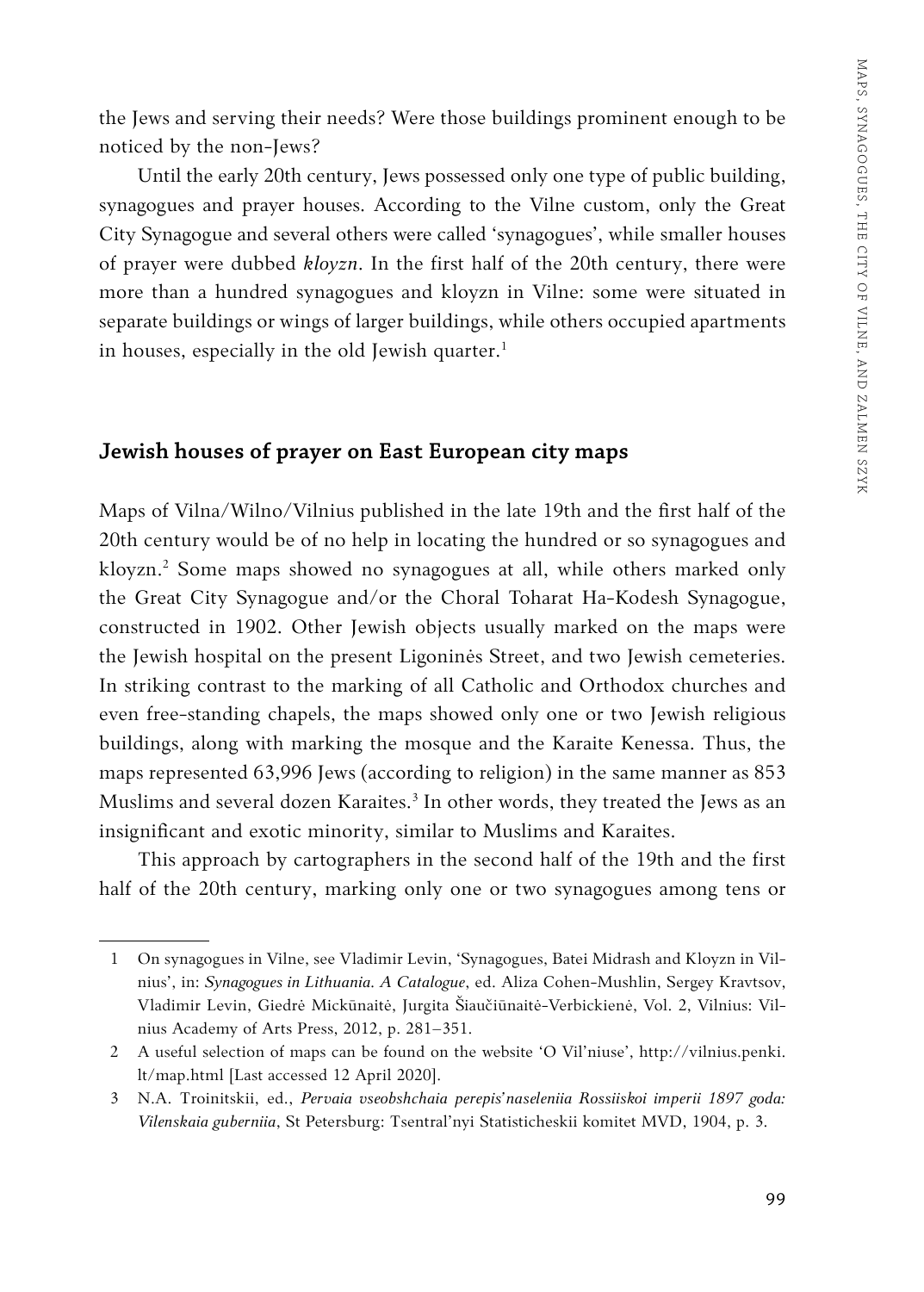hundreds of synagogues and prayer houses, was characteristic not only of Vilna/ Wilno/Vilnius, but of other East European cities as well.4 Only with the extensive production of Yizkor books, memorial volumes devoted to the annihilated Jewish communities, in the 1950s and 1960s, did maps appear that marked the placement of all synagogues in a town. These maps were usually drawn from memory, by Jewish natives of those towns living in Israel and America, and are the only cartographic evidence of the urban situation of synagogues, especially in smaller towns.<sup>5</sup>

It is possible to single out two major reasons for the approach by East European cartographers towards marking synagogues. The first is the perception of Jews as a 'non-indigenous people', not 'belonging' to Eastern Europe. The discussion of this perception is outside the scope of this article. The second, no less significant, reason is the unpretentious character of Jewish buildings, and their lack of visibility in the cityscape.

#### *Toyznt yor Vilne* **by Zalmen Szyk**

Vilna/Wilno/Vilnia/Vilnius/Vilne is a perfect case for studying the visibility of Jewish buildings. It is an ancient city with a well-documented Jewish presence since the 16th century. By the first half of the 20th century, it was a regional centre, but not an industrial hub, so that the city did not undergo rapid modernisation, and preserved its 19th-century cityscape. The Jewish history of Vilne in the 19th and the first half of the 20th century, including synagogues and kloyzn, is

<sup>4</sup> The best collection of 198 maps is the project 'Urban Maps Digital' at the Center for Urban History of East Central Europe in Lviv, https://www.lvivcenter.org/en/umd/maps/ [Last accessed 13 April 2020]. Rare examples of a map which shows more than one or two synagogues are M.M. Dieterichs' map of Odessa with four synagogues, published in 1894 by A. Schultze, http://historic-cities.huji.ac.il/ukraine/odessa/maps/diterikhs\_1894\_odessa.html [Last accessed 13 April 2020], and a map of Kraków with nine synagogues, published circa 1930 by Universal Bookstore, https://www.lvivcenter.org/en/umd/map/?ci\_mapid=276 [Last accessed 13 April 2020].

<sup>5</sup> Probably the first map marking all existing synagogues is the map of the shulhoyf of Vilne drawn by David Maggid in 1909 and published in the Russian-Jewish Encyclopedia. Maggid's map is schematic, and contains numerous inaccuracies. *Evreiskaia entsiklopediia*, Vol. 5, St Petersburg: Brockhaus and Efron, 1910, p. 581–582.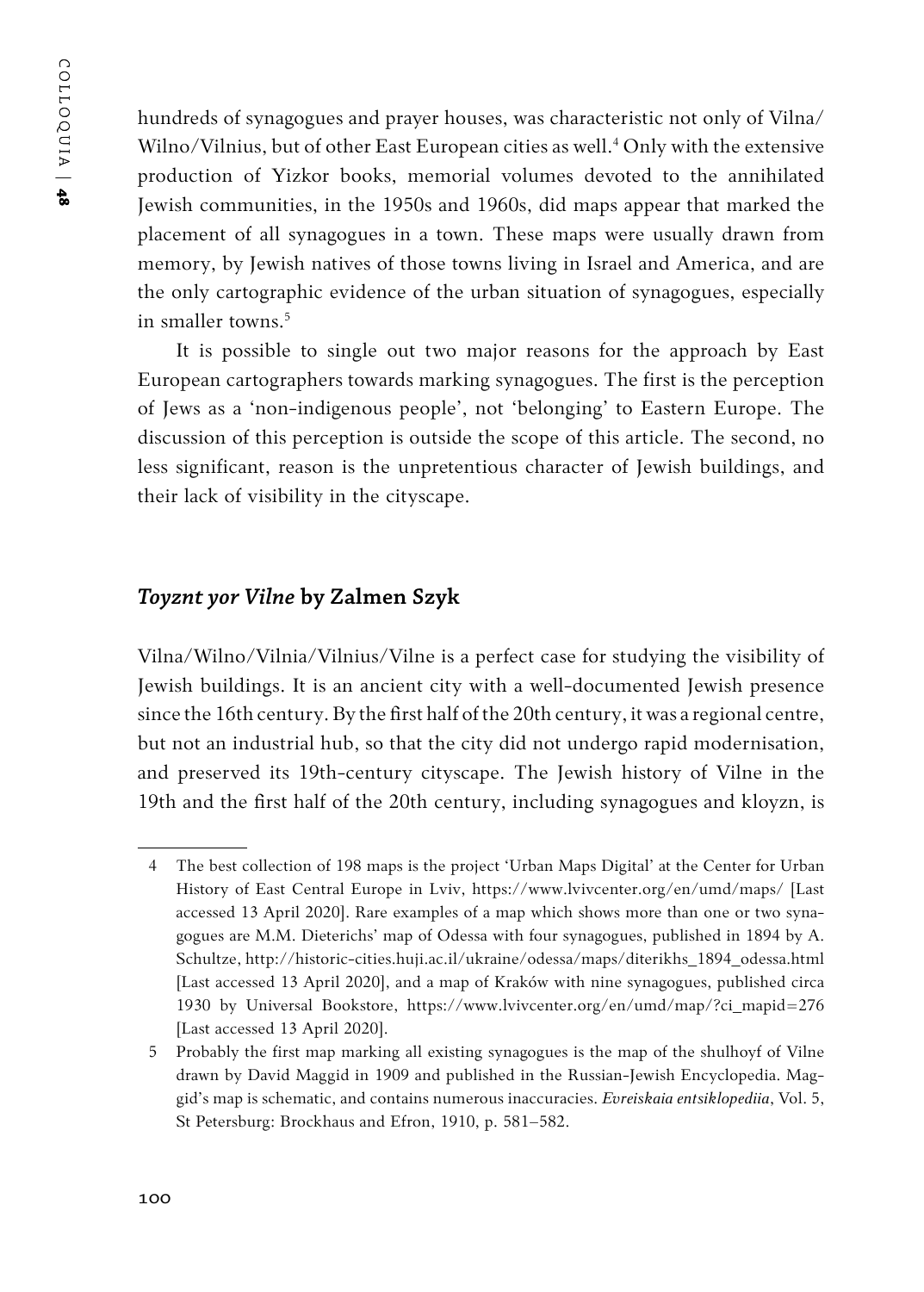well reflected in contemporary writings. Besides the 'usual' archival materials produced by the state and community bureaucracies, like building permission, rabbinic elections and various reports, there are three major contemporary sources on Vilne's synagogues. The first is a brief chapter written in 1917 and published in 1918 by Khaykl Lunski, the librarian of the Strashun Library and former *unter-shames* of the Old Kloyz.<sup>6</sup> In this work, Lunski mentioned by name 80 kloyzn, but described only those situated in the shulhoyf and in Jewish Street. The second source is the description of the kloyzn probably prepared in 1942 by Avrom Nisson Yaffe, the secretary of Rabbi Haim Oyzer Grodzenski. It was written in German, and was probably commissioned by the Judenrat for the Einsatzstab Rosenberg.7 Yaffe described 110 synagogues and kloyzn, and provided their addresses, short histories and basic descriptions.

The third source is *Toyznt yor Vilne* by Zalmen Szyk, published in 1939.<sup>8</sup> Szyk's work is a travel guide to Vilne/Wilno, written in Yiddish and intended for Jewish visitors to the city. It appeared a century after the publication of the first Murray's Handbook for Travellers and Baedeker-Reiseführer, but to the best of my knowledge, it is the first and only travel guide in Yiddish to an East European city or country (in contrast to numerous travelogues and local histories). In his 'Introduction', Szyk states that he initially envisioned a travel guide, but the work expanded 'to allow Yiddish readers and Jewish tourists to get acquainted with Vilne, its history, development, antiquities, institutes and organisations'.9 The first volume of the book, published in 1939, is a detailed street-by-street description of the city, with thematic chapters like 'Flora of the Vilne District', 'Length of Vilne Streets', 'Names of Vilne Streets', 'Churches',

<sup>6</sup> Khaykl Lunski, 'Vilner kloyzn un der shulhoyf', in: *Vilner zamlbukh*, ed. Tsemakh Szabad, Vol. 2, Vilna: N. Rosental, 1918, p. 97–112. It was reprinted as Khaykl Lunski, 'Vilner kloyzn, di yidishe gas un der shul-hoyf', in: *Fun Vilner geto: geshtaltn un bilder*, Wilno: Farlag fun dem fareyn fun di yidishe literatn un zhurnalistn in Vilne, 1920, p. 55–72. This chapter was also published in instalments in the Hebrew newspaper *Ha-tsfirah*: H. Lunski, 'Ha-'kloyzim' be-Vilna, ḥatzar beit-ha-kneset ve-rehov ha-yehudim (lefanim u-vi-shnot 1916–1918)', *Ha-tzfirah*, No 138, 4 July 1921, p. 2–3; No 139, 5 July 1921, p. 2; No 40, 6 July 1921, p. 2; No 141, 7 July 1921, p. 2.

<sup>7</sup> Avrom Nisson Yaffe, 'Wilna und Wilnaer Klausen', Lithuanian Central State Archives in Vilnius (LCVA), F. R-1421, Ap. 1, B. 505.

<sup>8</sup> Zalmen Szyk, *Toyznt yor Vilne*, Wilno: Gezelshaft far landkentnish in Poyln, 1939. I am grateful to Professor Motti Zalkin for sharing his copy of the book with me.

<sup>9</sup> Szyk, *Toyznt yor Vilne*, p. 2–3.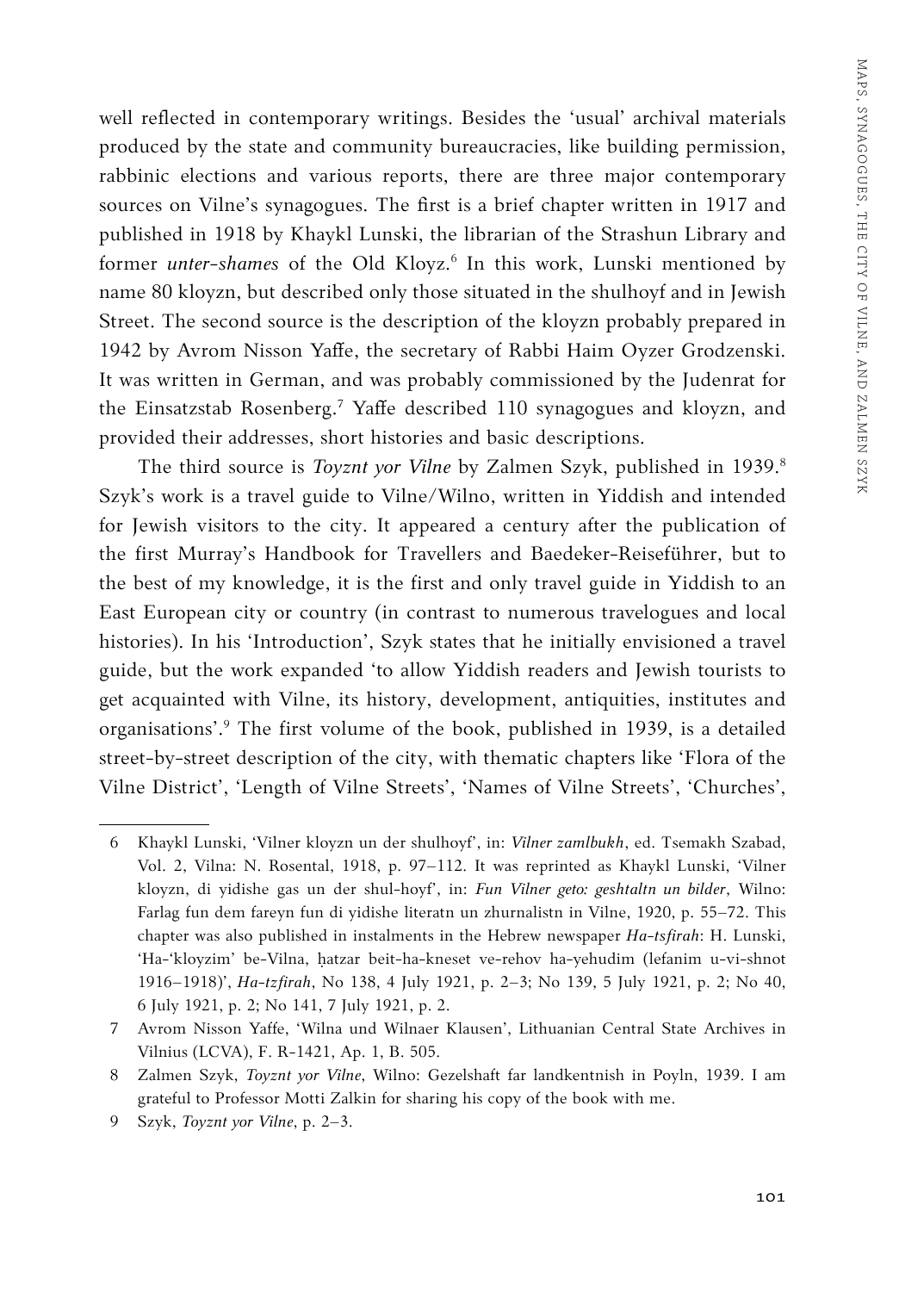'Squares', 'Bridges,' etc. The prepared second volume was never published, but its table of contents, included in the first one, shows that it contained chapters on Vilne's Jewish organisations, and famous Jews and some non-Jews in the city.10 Szyk also planned to publish a third volume, with supplementary material and numerous illustrations.<sup>11</sup> Thus, had the second volume been published, it would have resembled other interwar collections and almanacs describing Jewish Vilnius,<sup>12</sup> rather than a guidebook for tourists.

The book starts with variants of 'A Programme for Visiting Vilne', which reflect the approach of an educated and socially conscious Jewish visitor. For a visit of half a day, Szyk proposed the following dense programme: Ostra Brama (Aušros Vartų) Street, Town Hall Square, Wide (Didžioji) Street, the 'Ghetto,' the shulhoyf and the Strashun Library, the university, the cathedral, Castle Hill, the Old Jewish Cemetery, and the YIVO. If a visitor had a full day at his disposal, the programme should also include the Rossa (Rasų) Catholic Cemetery with the 'Pilsudski Mausoleum', Napoleon (today Simonas Daukantas) Square, and the An-sky Jewish Museum.<sup>13</sup> The programme, therefore, reflects Szyk's statement that he 'tried to provide a general picture of Vilne, paying special attention to Jewish Vilne, but without detracting from other parts of the city.'14

The 'general picture of Vilne' presented by Szyk is mainly polonocentric, which is not surprising after almost two decades of the city belonging to the Second Polish Republic. The 'special attention to Jewish Vilne', however, undermines the integrity of the Polish narrative, and makes it easier for Szyk to include generous mentions of other non-dominant national and religious groups. Thus, there is a chapter 'Lithuanians in Vilne', followed by chapters on Belarusians, Karaites and Tartars, and the chapter 'Vilne in Yiddish Literature', followed by chapters on Vilne in Hebrew, Belarusian, Russian, Polish, German and French literature, and on Vilne's Yiddish proverbs. (Lithuanian literature is probably omitted because Szyk did not know the Lithuanian language.)

<sup>10</sup> Szyk, *Toyznt yor Vilne*, p. 519–520, cf. also p. 3.

<sup>11</sup> Szyk, *Toyznt yor Vilne*, p. 3.

<sup>12</sup> Tsemakh Szabad, ed., *Vilner zamlbukh*, Vol. 1, Vilna: N. Rosental, 1916; Tsemakh Szabad, ed., *Vilner zamlbukh*, Vol. 2, Vilna: N. Rosental, 1918; Moritz Grossman, *Yidishe Vilne in vort un bild: ilustrirter almanakh*, Wilno: Hirsh Matz, 1925; E.I. Grodzeǹski, ed., *Vilner almanakh*, Wilno: Farlag 'Ovnt-kurier', 1939.

<sup>13</sup> Szyk, *Toyznt yor Vilne*, p. 6–7.

<sup>14</sup> Szyk, *Toyznt yor Vilne*, p. 2.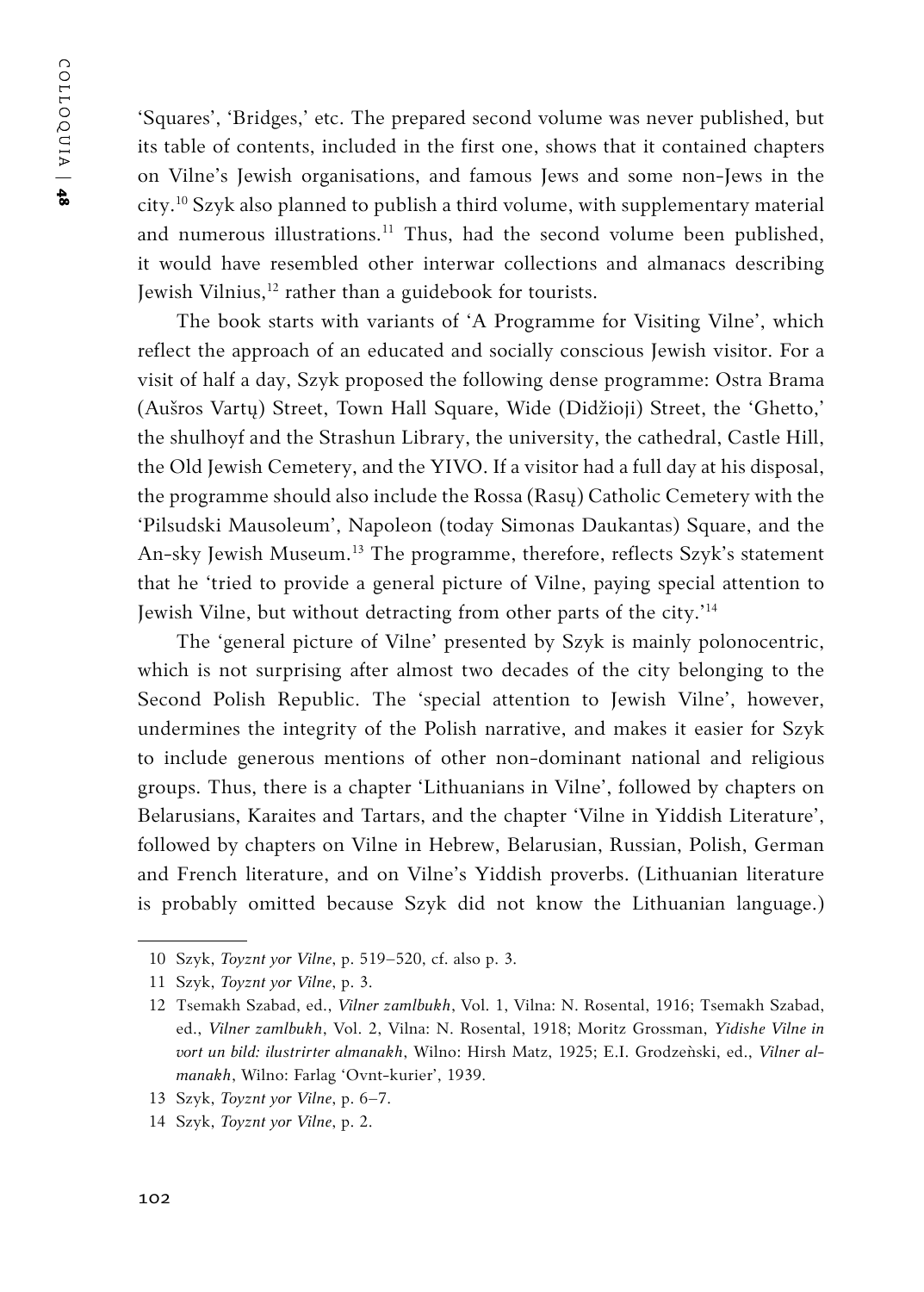The multinational character of the city and the narrative is stressed by the unexpected appearance of title-page information not only in Polish but also in Esperanto: '*Z. Šik. 1000 jaroj de Wilno*.'

The Jewish 'dimension' of Vilne in the first (and only existing) volume of Szyk's book is expressed in three ways. First, there is a chapter entitled 'Historical Dates of Jewish Vilne', which follows the chapter 'Historical Dates of Vilne'. Second, there are detailed descriptions of the streets that are considered part of the 'Ghetto' (Jewish, Gaon, Klaczki [today M. Antokolskio], and Glazier [Stiklių] streets), the shulhoyf, and the kloyzn in the old Jewish quarter. Third, when describing other streets, Szyk always mentions the kloyzn situated there, although without providing details. A distinctive feature of his book is that tourist descriptions are intermingled with Yiddish poetry about the sights described. This feature will be dealt with below.

Since Szyk wrote for a visitor who was actually seeing the site in question, he did not engage in describing space and architecture, concentrating instead on history and contemporary developments. Some descriptions of kloyzn are accompanied by charts with texts of memorial plaques and of the title pages of *pinkasim*, while the Great City Synagogue, the Old and New Kloyzn and the Synagogue of Hevra Kadisha are represented by photographs by Tsinoveits, which were also published in 1938 in the book *History of the Jewish Community in Vilna* by Israel Klausner.<sup>15</sup> Thus, Szyk's book followed the pattern of photographing Jewish houses of prayer in Eastern Europe which developed in the first half of the 20th century: the Great Synagogues and their precious ritual objects were usually well photographed, while the exteriors and interiors of smaller prayer houses were rarely recorded, unless people were photographed in their prayer halls.16

The constant mention of synagogues and kloyzn, as well as other Jewish places, creates a unique picture of Wilno, where the Jewish 'dimension' of the city is interwoven with its general history and non-Jewish monuments. Szyk was the last in a succession of local Jewish authors who wrote about the Jewish

<sup>15</sup> Israel Klausner, *Toldot ha-kehilah ha-ivrit be-Vilnah*, Vilna: Ha-kehilah ha-ivrit be-Vilnah, 1938.

<sup>16</sup> On the issue of photographing, see Vladimir Levin, 'The Social Function of Synagogue Ceremonial Objects in Volhynia', in: Sergey Kravtsov, Vladimir Levin, *Synagogues in Ukraine: Volhynia*, Jerusalem: Zalman Shazar Center and the Center for Jewish Art, 2017, p. 144.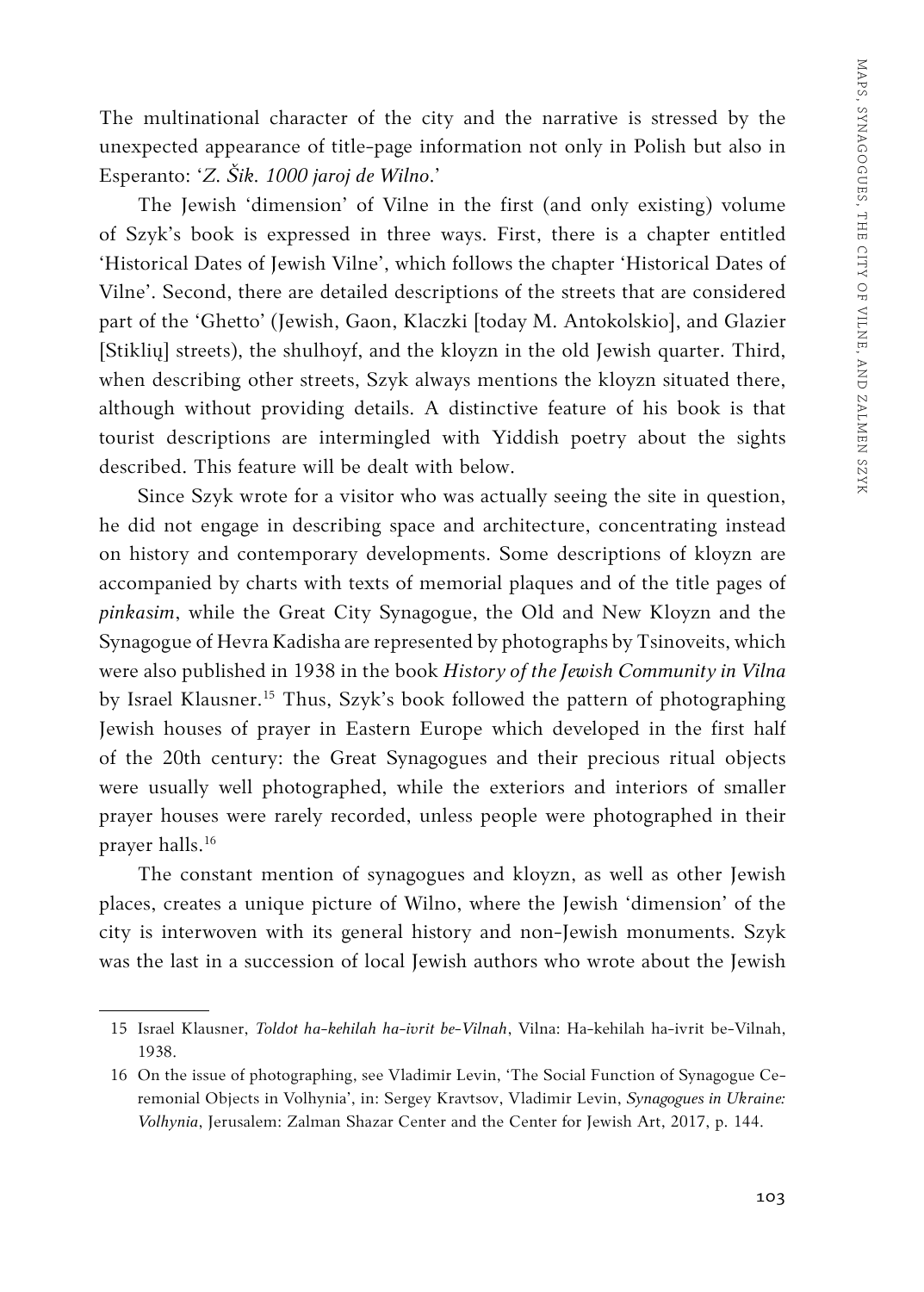history of Vilne. His predecessors Samuel Joseph Finn and Hillel Noah Maggid-Steinschneider, and his contemporaries Khaykl Lunski and Israel Klausner, wrote about the Jews *per se*, without a connection with the rest of the city.17 Finn and Maggid-Steinschneider provided a complete picture of Vilne's Jewish elite, without mentioning non-Jews at all; Lunski described the Jewish experience in the early-20th century in Vilne; and Klausner was interested in the 18th-century Vilne Jews. Zalmen Szyk, in contrast, took the exclusively Jewish material, and placed it within a general context. For example, in his book, the memorial plaque to the Russian-Jewish sculptor Mark Antokolsky is presented next to memorial plaques to Vilna Orthodox saints,18 Adam Mickiewicz and Józef Pilsudski. The description of three Jewish cemeteries is followed by descriptions of all other cemeteries, Catholic, Orthodox, Protestant, Muslim, and military ones, as well as the legendary tumulus of Gediminas.19

Szyk created a tapestry in which the general and Jewish geographies of Vilnius are interwoven, an approach that became popular only in the early 21st century. As opposed to recent guidebooks, however, his work was designed exclusively for the Jewish, Yiddish-speaking tourist.

# **The visibility of Vilne's synagogues and kloyzn**

According to Szyk and all other descriptions of Jewish Vilne, the centre of Jewish life until the Holocaust was the Great City Synagogue and its courtyard, the shulhoyf. Erected apparently in 1633, the synagogue was situated in Jewish Street, in the middle of the block, and was screened from the street by adjacent

<sup>17</sup> Samuel Joseph Finn, *Kiryah neemanah*, Vilna: Romm, 1860; Hillel Noah Maggid-Steinschneider, *Ir Vilna*, Vol. 1, Vilna: Romm, 1900; Hillel Noah Maggid-Steinschneider, *Ir Vilna*, ed. Mordechai Zalkin, Vol. 2, Jerusalem: Magnes Press, 2003; Khaykl Lunski, *Fun Vilner geto: geshtaltn un bilder*, Wilno: Farlag fun dem fareyn fun di yidishe literatn un zhurnalistn in Vilne, 1920; Khaykl Lunski, *Legendes vegn Vilner goen*, Wilno: Farlag 'Di naye ydishe folksshul', 1924; Israel Klausner, *Korot beit-ha-almin ha-yashan be-Vilnah*, Vilna: Ha-ḥevrah le-historiyah ve-etnografiyah al shem Sh. An-sky be-Vilnah and ha-kehilah ha-ivrit be-Vilnah, 1935; Klausner, *Toldot ha-kehilah ha-ivrit be-Vilnah*.

<sup>18</sup> Szyk, *Toyznt yor Vilne*, p. 356–357.

<sup>19</sup> Ibid., p. 403–455.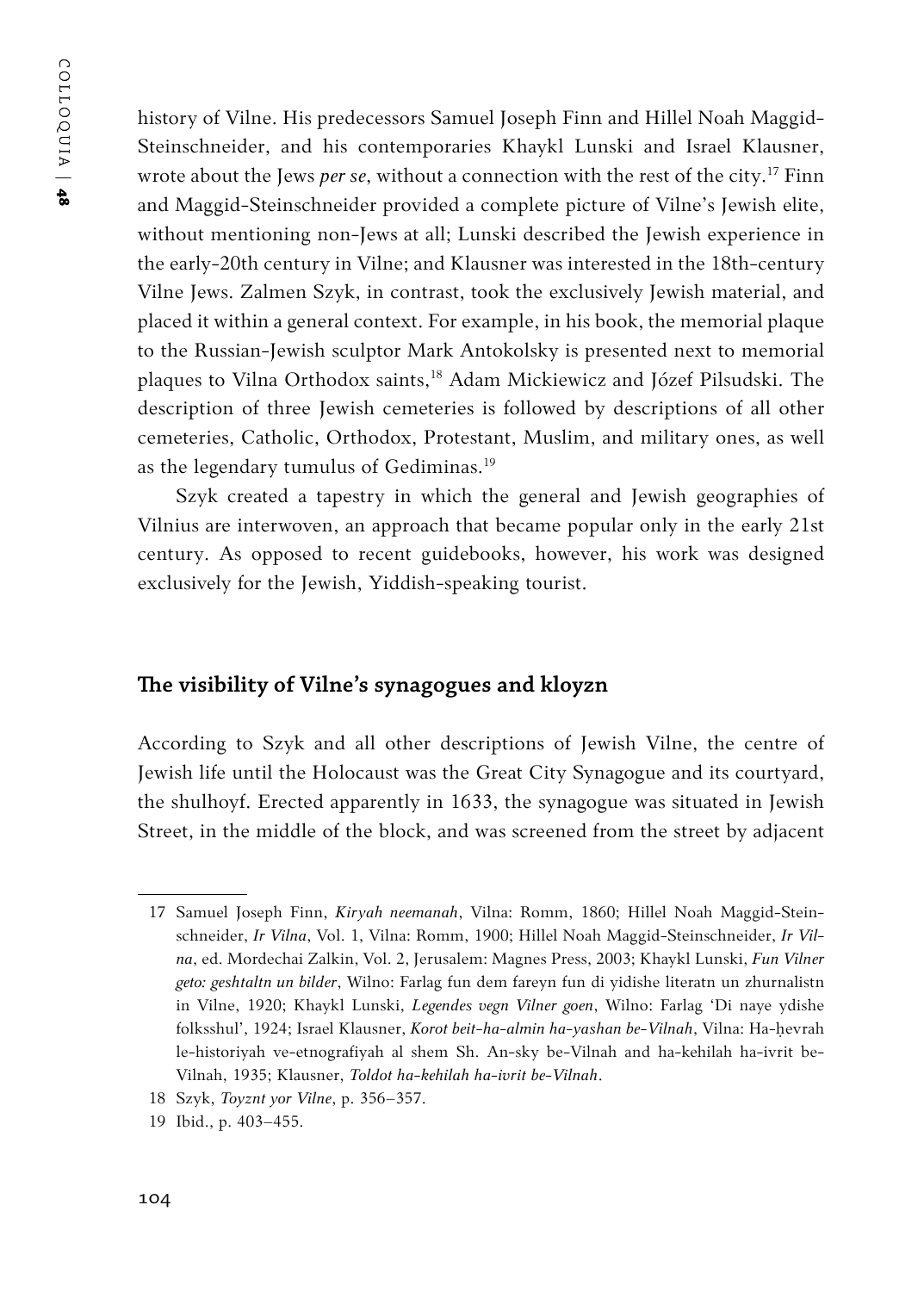buildings.20 In the 17th and 18th centuries, it probably towered over the surrounding edifices. In the early 19th century its eastern gable was embellished by two impressive wooden neo-Classical colonnades, which Marija Rupeikienė calls 'the only example of "pure" professional Classical architecture in Lithuanian synagogue architecture'.<sup>21</sup> The upper colonnade had four Corinthian columns, while the lower one was originally comprised of 12 Doric columns; probably during the repairs of 1893, their number was reduced to ten. By the early 20th century, when numerous photographs of the synagogue and the Jewish quarter were made, only the gable with colonnades and the southern façade, facing a narrow courtyard, could be seen. The construction of the colonnades testifies to the awareness of the Jewish community of the Great City Synagogue's visibility and its role in the cityscape. The synagogue colonnades mimic two important neo-Classical buildings of Wilno, both built with prominent colonnades at their entrances: the Catholic cathedral (erected in 1783), and the Town Hall (1799). In contrast, the synagogue colonnades had no practical purpose, and were not accessible to the public. This fact strengthens the assumption of their symbolic role in establishing a kind of architectural dialogue with those Christian buildings. Like the cathedral, the seat of the bishop, the Great Synagogue was the most important religious building to its community. Like the Town Hall, the seat of the city's autonomous administration according to Magdeburg Law, the synagogue housed the administration of the autonomous Jewish community, the *kahal*. During the 19th century, however, the prominence of the synagogue's columned gable faded, and by the early 20th century, it could be photographed only from several spots on Jewish Street, or from the roofs of the old Jewish quarter.

The placement of the City Synagogue in the middle of the block was not a specific feature of Vilne. The majority of known Great Synagogues in other East European towns were situated in courtyards, known as shulhoyfn, synagogue courtyards in Yiddish.<sup>22</sup> Neither was this feature restricted to Jews alone. Other

<sup>20</sup> On the history of the Great City Synagogue, see Levin, 'Synagogues, Batei Midrash and Kloyzn in Vilnius', p. 284–292.

<sup>21</sup> Marija Rupeikienė, *A Disappearing Heritage: The Synagogue Architecture of Lithuania*, Vilnius: E. Karpavičius publishing, 2008, p. 98.

<sup>22</sup> On Great Synagogues and shulhoyfn, see, for instance, Vladimir Levin, 'Synagogues in Lithuania: A Historical Overview', in: *Synagogues in Lithuania: A Catalogue*, ed. Aliza Cohen-Mushlin et al., Vol. 1, Vilnius: Vilnius Academy of Arts Press, 2010, p. 24–34.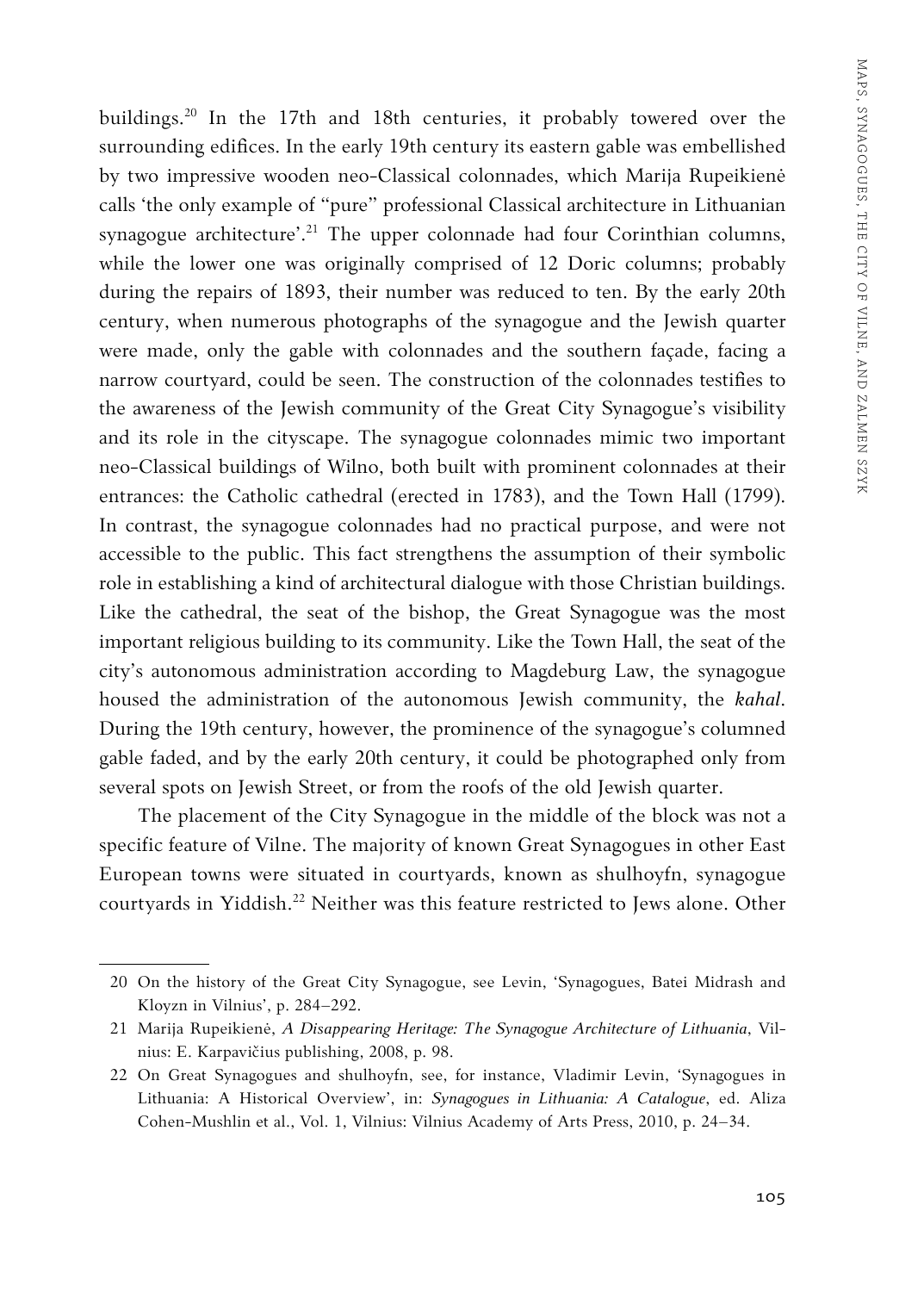religious minorities acted in a similar way. For example, the Lutheran church in Vilna (established in 1555, rebuilt in 1662) was also situated in a courtyard, and it is currently completely invisible from the street, which is called German (Vokiečių) because of the church. The Armenian cathedral in Lviv/Lwów/ Lvov/Lemberg (established 1363), also stands in the middle of a block.

The shulhoyf of Vilne that emerged around the Great City Synagogue had 12 kloyzn in the early 20th century.23 Only one of them, the Kloyz of the Vilna Gaon, faced Jewish Street. It was completely rebuilt in 1867–1868, and acquired a remarkable street façade with wide segmental arched windows, a gable and oculi. All other kloyzn in the shulhoyf lacked articulated façades.

The same could be said about 24 kloyzn situated in the narrow lanes of the old Jewish quarter.<sup>24</sup> Some of them were founded when the Jews were restricted to this quarter, but the majority emerged in the 19th century, when Jews lived in all parts of the city. The last kloyz in this area, that of the Hakhnasat Orḥim Association, opened in 1930. Many such kloyzn were established by members of the Vilna Jewish elite in their own houses, as an expression of their social status and personal piety. Others were founded by Jewish professional associations, and served as offices of Jewish guilds. All of them were in courtyards, and none faced a street. For example, the Leyb Leyzer Kloyz in the large building on Jewish Street adjacent to the shulhoyf had a prominent entrance portal with a semi-circular gable, but this portal was situated in the courtyard. Another kloyz with a remarkable façade, known from photographs, is the Ḥevra Torah Kloyz (I am grateful to Juozas Jankus, who reattributed these photographs). It, too, was situated inside the narrow Ramayles Passage, and was hardly visible from the street. Even if one takes into account the fact that the courtyards in the old Jewish quarter functioned as public spaces, and not as private closed territories, the kloyzn were not sufficiently visible to play any role in the cityscape.

We may suppose that the kloyzn in the old Jewish quarter were hidden in courtyards because of the lack of space and the density of the buildings, but the synagogues and kloyzn in other parts of the city were erected in a similar way. Many of them were situated in courtyards, like the preserved Pundik Kloyz at 9

<sup>23</sup> On the synagogues in the Vilne shulhoyf, see Levin, 'Synagogues, Batei Midrash and Kloyzn in Vilnius', p. 283–304.

<sup>24</sup> On the synagogues in the Old Jewish quarter, see Levin, 'Synagogues, Batei Midrash and Kloyzn in Vilnius', p. 304–312.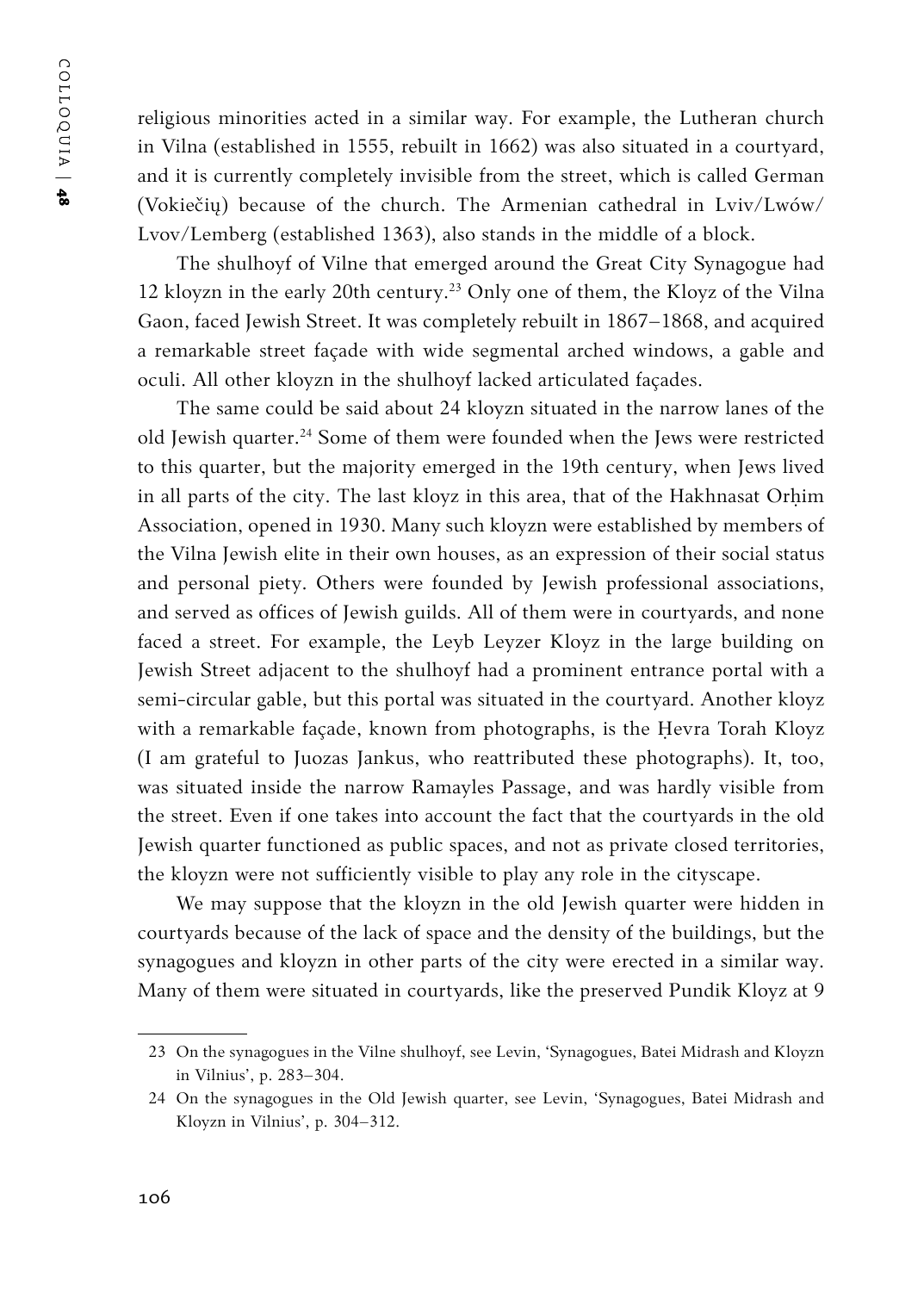Žemaitijos Street (1882), the Beit Midrash by the Green Bridge at 13 Žygimantų Street (around 1860), and the Kloyz of the Jewish Almshouse at 11 Pamėnkalnio Street (early 20th century). Even the last private kloyz in Vilne, built by a member of the traditional elite, Mordechai Epstein, in 1915, was situated in a courtyard (3 Gėlių/4 Šv. Stepono Street).<sup>25</sup> It is easily understandable that the placement of a kloyz in a courtyard wing of a private house allowed the owner to use the premises facing the street in a more profitable way as shops and expensive apartments for rent. The courtyard situation of the Almshouse Kloyz, however, suggests that this pattern was dictated not only by economic calculations. The initial placement of the kloyz in the building constructed in 1875–1878 is unknown, but in 1884 the kloyz was situated in the basement, and after 1887 on an upper floor of the building, with windows on Pamėnkalnio Street. Between 1897 and 1909, a separate wing for the kloyz with elaborate façades was erected in the courtyard.<sup>26</sup> This placement was probably in line with the tradition of erecting synagogues in courtyards; it also allowed the kloyz to be more spacious, and embellished the courtyard that doubled as the almshouse garden.

Large communal synagogues, like the New Town Synagogue and Beit Midrash on Naugarduko Street (established circa 1840 and 1866), and the Great Synagogue and the Great Beit Midrash of Šnipiškės (established in the 18th century), were also situated inside courtyards, which in practice were shulhoyfn, structurally similar to the courtyard of the Great City Synagogue.<sup>27</sup> The Virshubskaia Synagogue in Antakalnis (1907) had a very distinctive façade, but it was also hidden in a courtyard.<sup>28</sup>

Some of the synagogues and kloyzn outside the old Jewish quarter faced the street, like the preserved Zavl Kloyz at 6 Gėlių Street,<sup>29</sup> the destroyed Soldiers' Beit Midrash in the New Town (1887), Poplavy Beit Midrash (1903), Lomboblat or Kievsker Kloyz (1908), and the Hayei Adam Kloyz of the Carters (1909).<sup>30</sup> Their façades, however, were relatively ordinary, and were distinguishable from

<sup>25</sup> On the preserved synagogues in Vilne, see Aliza Cohen-Mushlin et al., eds., *Synagogues in Lithuania. A Catalogue*, Vol. 2, Vilnius: Vilnius Academy of Arts Press, 2012, p. 243–252, 268–273.

<sup>26</sup> Levin, 'Synagogues, Batei Midrash and Kloyzn in Vilnius', p. 246.

<sup>27</sup> Ibid., p. 326–328, 331–333.

<sup>28</sup> Ibid., p. 334–335.

<sup>29</sup> Cohen-Mushlin et al., *Synagogues in Lithuania*, Vol. 2, p. 263–267.

<sup>30</sup> Levin, 'Synagogues, Batei Midrash and Kloyzn in Vilnius', p. 324–325, 328–329, 336–337.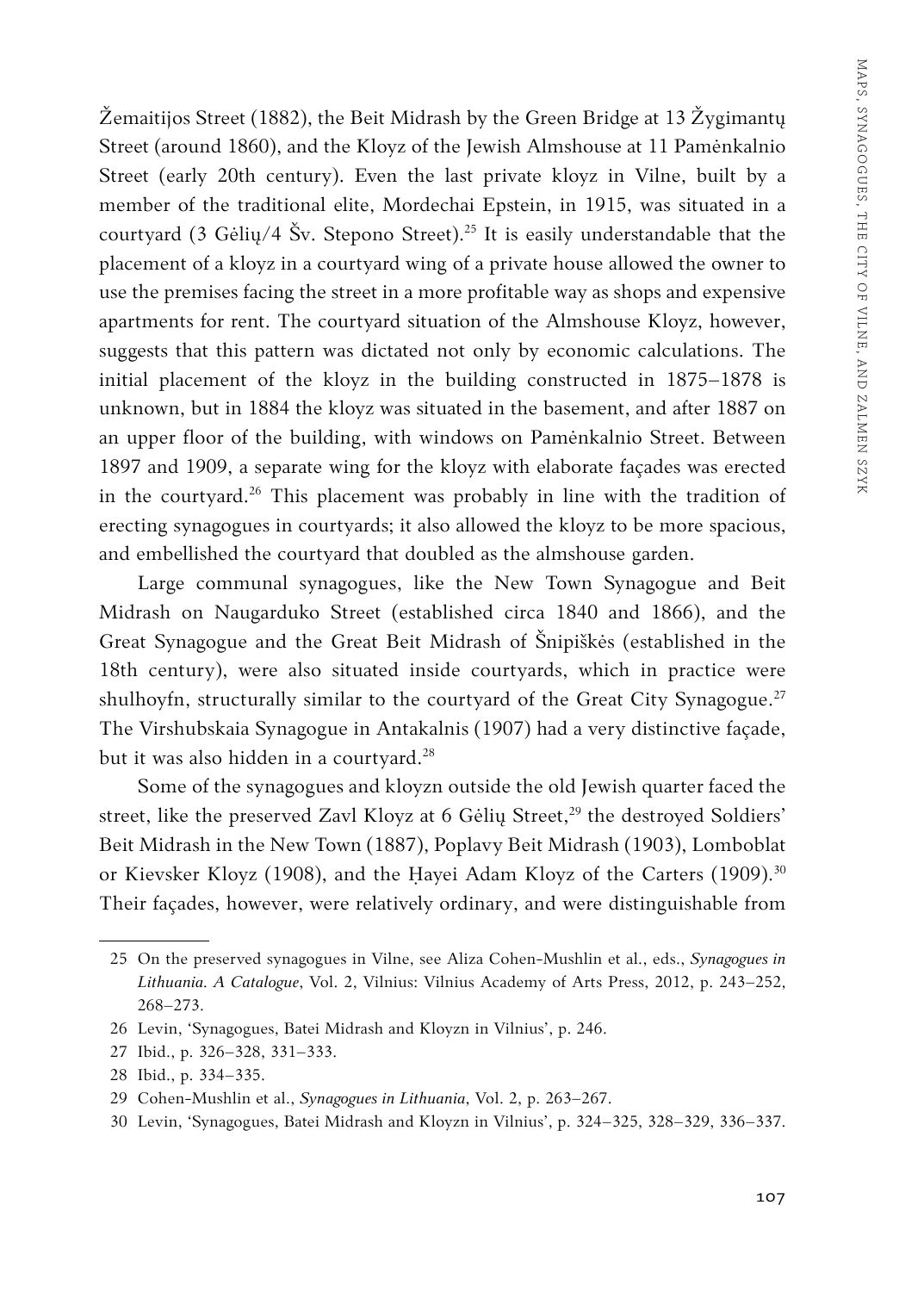the surrounding buildings only by semi-circular arched windows, which were usually absent in houses. Moreover, the entrances to these synagogues were situated in courtyards.

The Poplavy Beit Midrash, Lomboblat Kloyz, Ḥayei Adam Kloyz, and the Chimney Sweeps' Kloyz (1889) were situated on the upper floors of their buildings, while the ground floor was used for shops. Thus, those synagogues were integrated into their built surroundings. The buildings which comprised commercial premises on the ground floor and the prayer hall in the upper one could be considered a distinctive 'large city scheme' of synagogues, which differs significantly from small towns, where there was no need to combine shops and synagogues in one building.

The Chimney Sweeps' Kloyz on Žemaitijos Street is a case where the clearly Jewish architectural identity of the building was changed. The design for the kloyz prepared by the architect Mikhail Prozorov in 1889 demonstrated a remarkable façade in the neo-Moorish style, a style that was fashionable in the European synagogue architecture of that time, and was generally considered to be Jewish.31 Prozorov's new drawing, submitted to the authorities in 1891,

<sup>31</sup> On synagogues in the Oriental or neo-Moorish style in Europe, see, e.g., Rachel Wischnitzer, *The Architecture of the European Synagogue*, Philadelphia: Jewish Publication Society, 1964, p. 198–214; Carol H. Krinsky, *Synagogues of Europe: Architecture, History, Meaning*, New York: Architectural History Foundation, 1985, p. 81–85; Harold Hammer-Schenk, *Synagogen in Deutschland: Geschichte einer Baugattung im 19. und 20. Jahrhundert (1780– 1933)*, Hamburg: Hans Christians Verlag, 1981, p. 251–309; Hannelore Künzl, *Islamische Stilelemente im Synagogenbau des 19. und frühen 20. Jahrhunderts*, Frankfurt am Main: Peter Lang, 1984; Dominique Jarrassé, *L'âge d'or des synagogues*, Paris: Herscher, 1991, p. 134– 149; Dominique Jarrassé, *Une histoire des synagogues françaises: entre Occident et Orient*, Arles: Actes sud, 1997, p. 213–258; Dominique Jarrassé, *Synagogues: Architecture and Jewish Identity*, Paris: Vilo & Adam Biro, 2001, p. 171–201; Ivan Davidson Kalmar, 'Moorish Style: Orientalism, the Jews, and Synagogue Architecture', *Jewish Social Studies*, n.s., 7 (2001), p. 68–100; Eleonora Bergman, *Nurt mauretański w architekturze synagog Europy Środkowo-Wschodniej w XIX i na początku XX wieku*, Warsaw: Neriton, 2004; Rudolf Klein, 'Oriental-Style Synagogues in Austria-Hungary: Philosophy and Historical Significance', *Ars Judaica* 2 (2006), p. 1–18; Vladimir Levin, 'The St. Petersburg Jewish Community and the Capital of the Russian Empire: An Architectural Dialogue,' in: *Jewish Architecture in Europe*, ed. Aliza Cohen-Mushlin, Harmen H. Thies, Petersburg: Michael Imhof Verlag, 2010, p. 192– 198; Saskia Coenen Snyder, *Building a Public Judaism: Synagogues and Jewish Identity in Nineteenth-Century Europe*, Cambridge, MA: Harvard University Press, 2013, s.v. Orientalinspired architecture.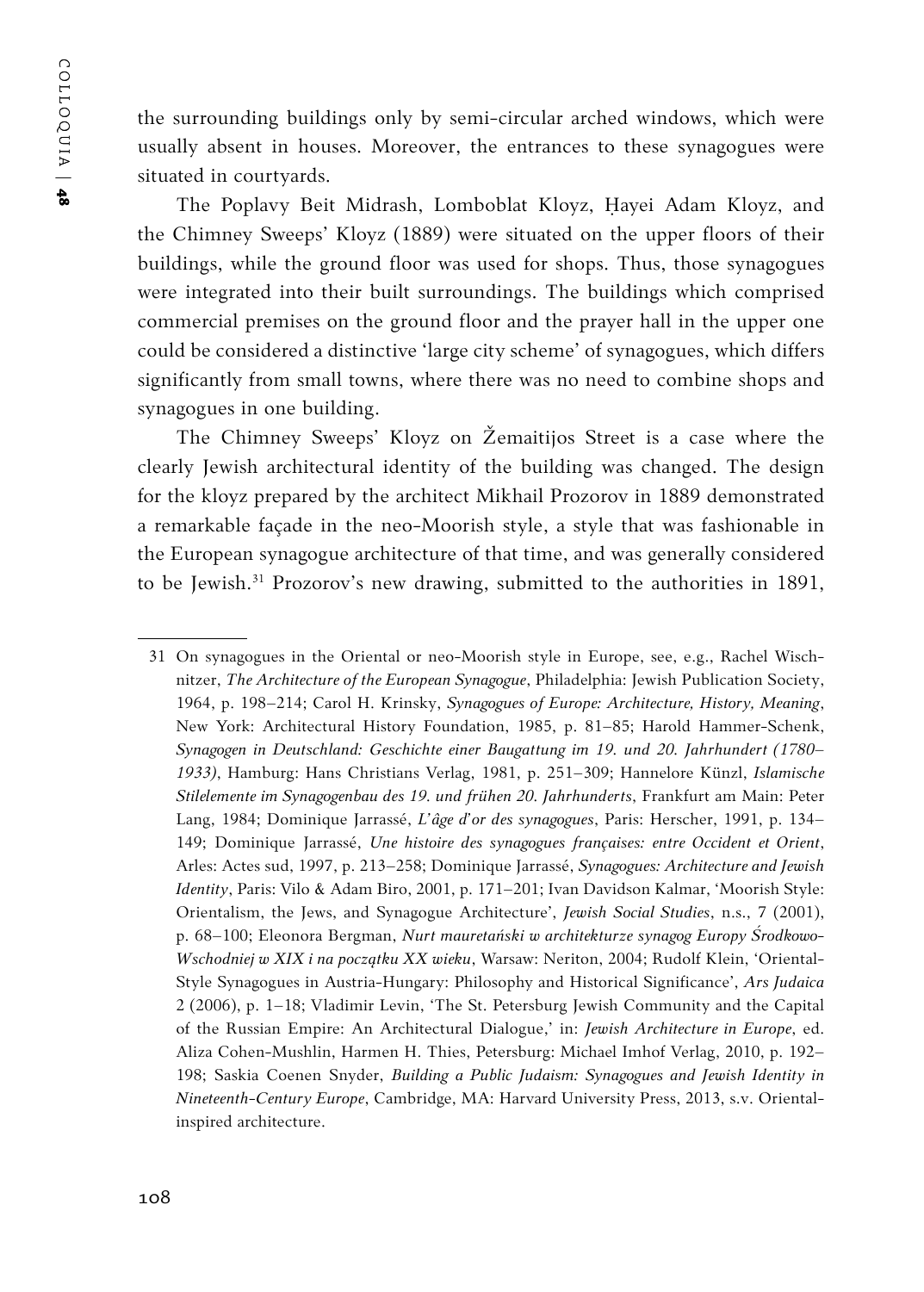as well as later photographs, shows that the style of the façade was altered to a mixture of neo-Renaissance and neo-Gothic.<sup>32</sup> Thus, it seems that the congregation changed the style during the construction work, so that, although still remarkable, the building lost its Jewish associations.

The only meaningful exception to this pattern of 'avoiding', if not 'concealing', the Jewish identity of the prayer house is the Choral Toharat Ha-Kodesh Synagogue on Pylimo Street. Built according to a design by Daniel Rosenhaus in 1902–1903 for the 'progressive' community of maskilim and Jewish intelligentsia, this synagogue was 'proudly Jewish'. It faces one of the main streets of the city with a prominent neo-Moorish façade, attracts the attention of passers-by with a huge arch, and has a dome, although not seen from Pylimo Street, but easily observable from other spots in the city.<sup>33</sup> Like other Choral Synagogues in the Russian Empire, the Toharat Ha-Kodesh was meant to be a publicly significant edifice, with a prominent role in the cityscape. Its founders and builders envisaged the representative function of this synagogue as an embodiment of a different style of Jewish worship, in line with social norms of educated Europeans, and therefore made it especially visible not only to Jews but to non-Jews as well.<sup>34</sup>

# **Conclusions**

This short survey of the urban situation and visibility of Jewish houses of prayer in Vilne shows that the architectural representations of traditional Judaism were extremely modest. Most artistic attention was invested in the Great City Synagogue, but it was hidden in the shulhoyf. The majority of kloyzn were unremarkable: either they were hidden in courtyards, or had no exterior features that would distinguish them from surrounding buildings, or were hidden and devoid of exterior signage. The available visual materials originate in the late 19th and early 20th centuries, but there is no reasonable basis to suppose that in the 18th and 17th centuries the situation was any different.

<sup>32</sup> Levin, 'Synagogues, Batei Midrash and Kloyzn in Vilnius', p. 314–315.

<sup>33</sup> On the synagogue, see Cohen-Mushlin et al., *Synagogues in Lithuania*, Vol. 2, p. 253–261.

<sup>34</sup> On the Choral Synagogues and their representational functions, see Vladimir Levin, 'Reform or Consensus? Choral Synagogues in the Russian Empire', *Arts* 9 (2020), p. 1-49.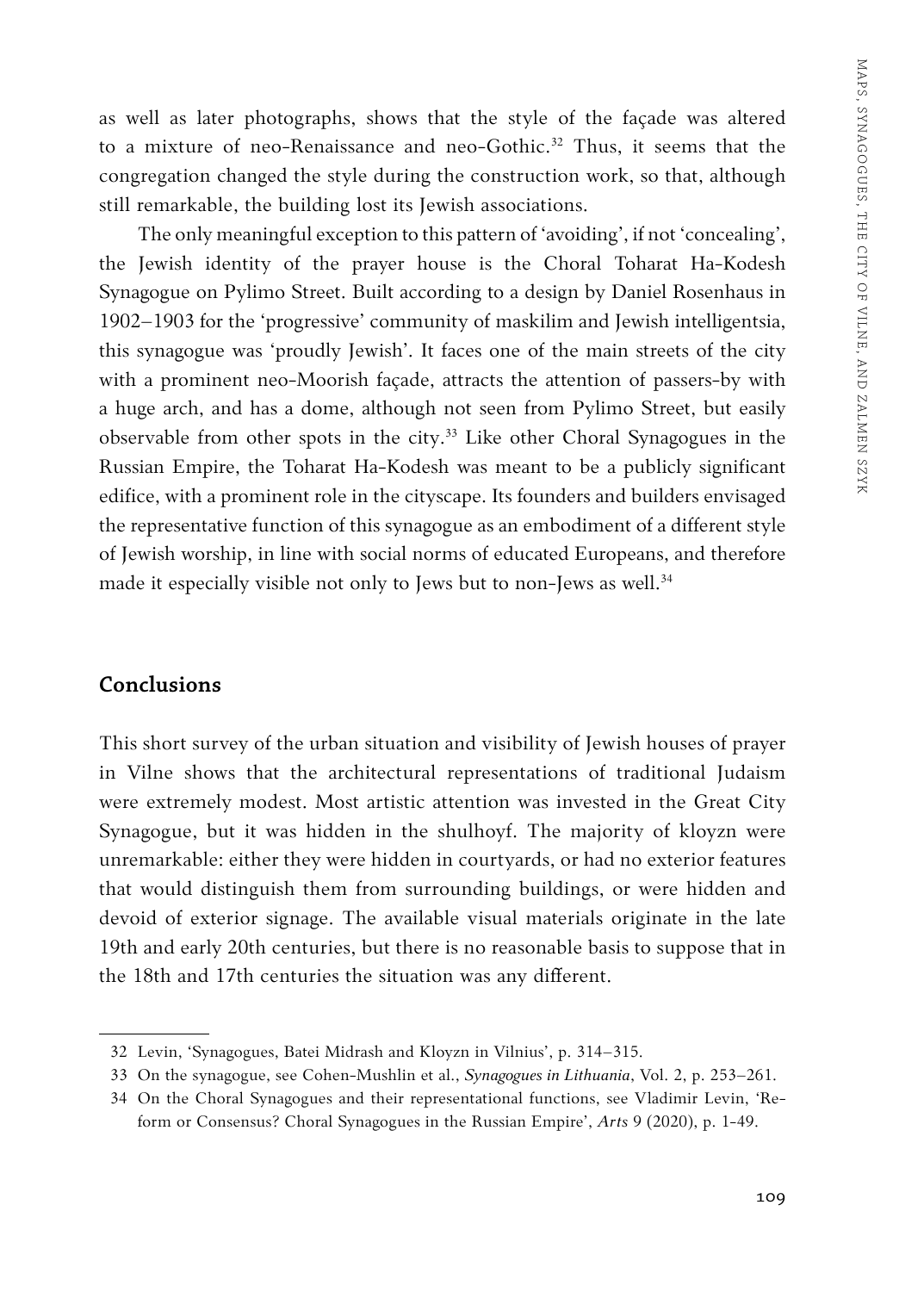COLLOQUIA | COLLOQUIA | 48

It is hard to provide a comprehensive explanation of this phenomenon, in whole or in part. It could be because the difference between the public street and the private courtyard in the old Jewish quarter was minimal: courtyards functioned as public spaces, and the two most famous Jewish courtyards in Vilne, Ramayles Hoyf and Durkhhoyf, eventually became public passages. It could be that this was a time-tested way of circumventing the restriction on the number of synagogues imposed by the Catholic Church. It could be that the kloyzn were perceived as a 'vernacular' space vis-à-vis the splendid Great City Synagogue. It could be on account of the general disregard for the outer appearance of Jewish houses, often mentioned in 19th-century descriptions; the lack of modern aesthetic considerations, and the desire to invest greater effort in embellishing interior spaces seen only by the congregation. It could be that East European Jews tended less to appropriate public spaces visually by displaying Judaic symbols: since the annihilation of the Jews, the former Jewish streets and quarters show no visual signs of a Jewish presence.

Whatever the reasons may be, it is clear that non-Jewish people walking through the streets of Vilna/Wilno/Vilnius, as in other centres of Jewish life in Eastern Europe, would hardly notice most of the more than a hundred synagogues and kloyzn. They would certainly be attracted by the shulhoyf, but would be able to observe only the gable of the Great City Synagogue, and would surely notice the Choral Toharat Ha-Kodesh Synagogue. The other synagogues would easily escape their attention. Therefore, the omission of tens and hundreds of synagogues from the maps of East European cities had a very material reason: they were barely visible to the outsider who was not part of local Jewish society.

One of the distinctive features of Zalmen Szyk's guidebook is that he presented his city to the tourist through the lens of literature. He did not know that in the early 21st century, researchers would speak about reading the city as a text, but he extensively brought texts, mainly poetic, which described the city. One of these poems, 'Vilne – Yerusholayim de Lite' by Shmerele Sharafan, is dedicated to the poetic description of Vilne's synagogues.<sup>35</sup> It includes the following lines:

<sup>35</sup> Szyk, *Toyznt yor Vilne*, p. 174–177.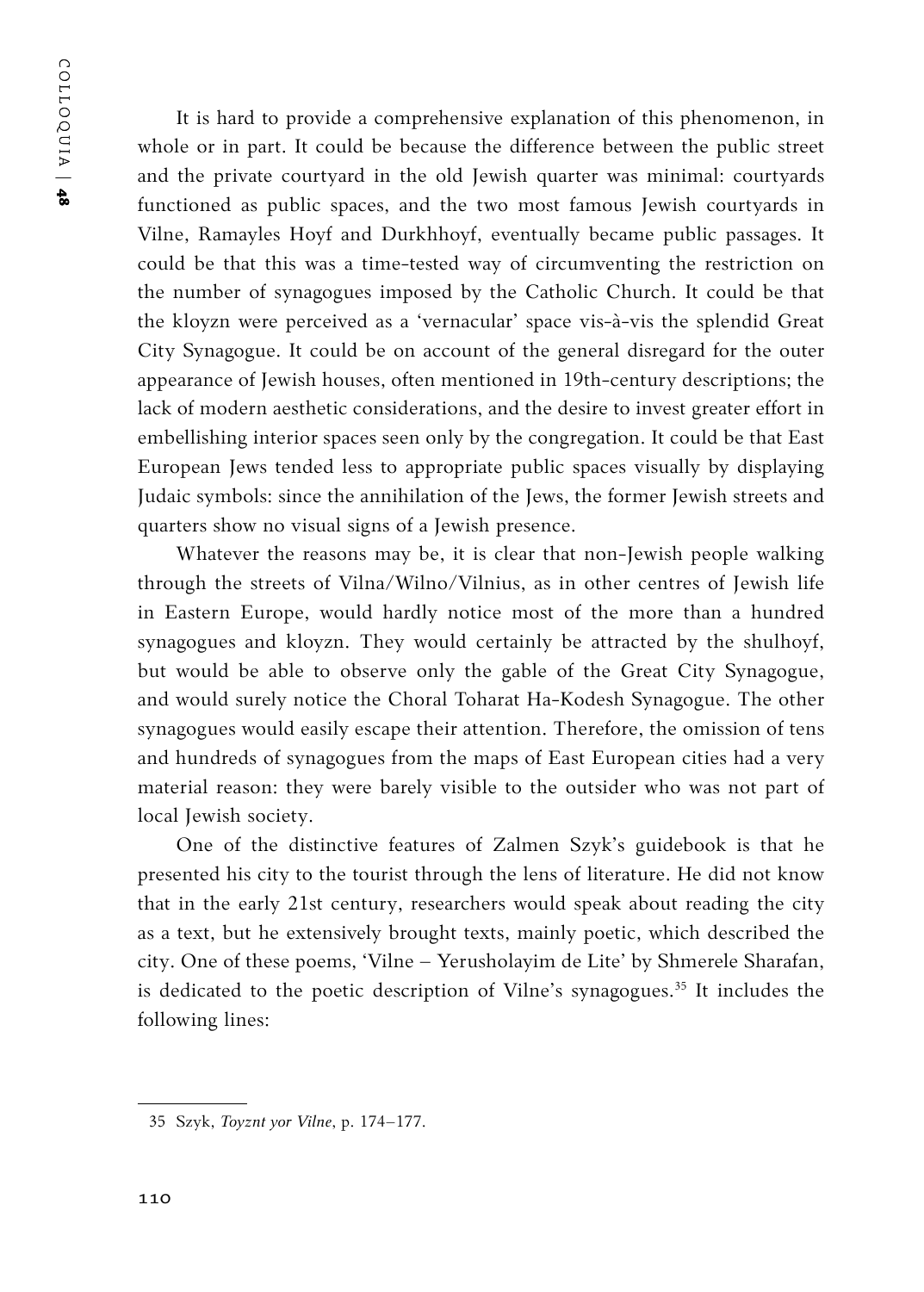<sup>36</sup> ווי שטערנדלעך זײַנען די קלויזן צעשפּרייט . אַוווּ נאָר מען קערט זיך, אַוווּ נאָר מען גייט קלויזן אַ ריבער די הונדערט אַ סך  $\left[\ldots\right]$  פון יעטווידער פאַך  $\left[\ldots\right]$ זיי ליגן זיך אַ לע ווי פּערל צעשפרייט,  $^{36}\!$ אַוווּ ס'זײַנען ייִדן אין שטאַט נאָר פֿאַרזייט.

Like stars are the kloyzn spread out Wherever you go, wherever you turn More than a hundred kloyzn Of every trade, of every guild […] They are placed like scattered pearls Wherever the Jews are planted in the city.

Given the tour we have just taken, it would be more correct to say not 'placed like scattered pearls' but 'concealed like scattered pearls'. And the poet indeed stressed this 'concealing' by saying that each kloyz 'rests hidden and modestly' (*bahaltn un tsniyesdik rut*), 'quietly and humbly, without uproar or noise' (*nor shtil un basheydn, on tuml, on rash*), and that only the Choral Synagogue is different and remarkable by its glow. Thus, besides the Choral Synagogue, only a Jewish eye could capture those 'stars' dispersed through the entire city. Zalmen Szyk combined this 'Jewish view' with the general outlook of the city, but he did it in a Jewish language, only a few months before the beginning of the destruction of Jewish Vilne in 1939.

> Received 2020 04 16 Accepted 2021 11 16

<sup>36</sup> Ibid., p. 176.